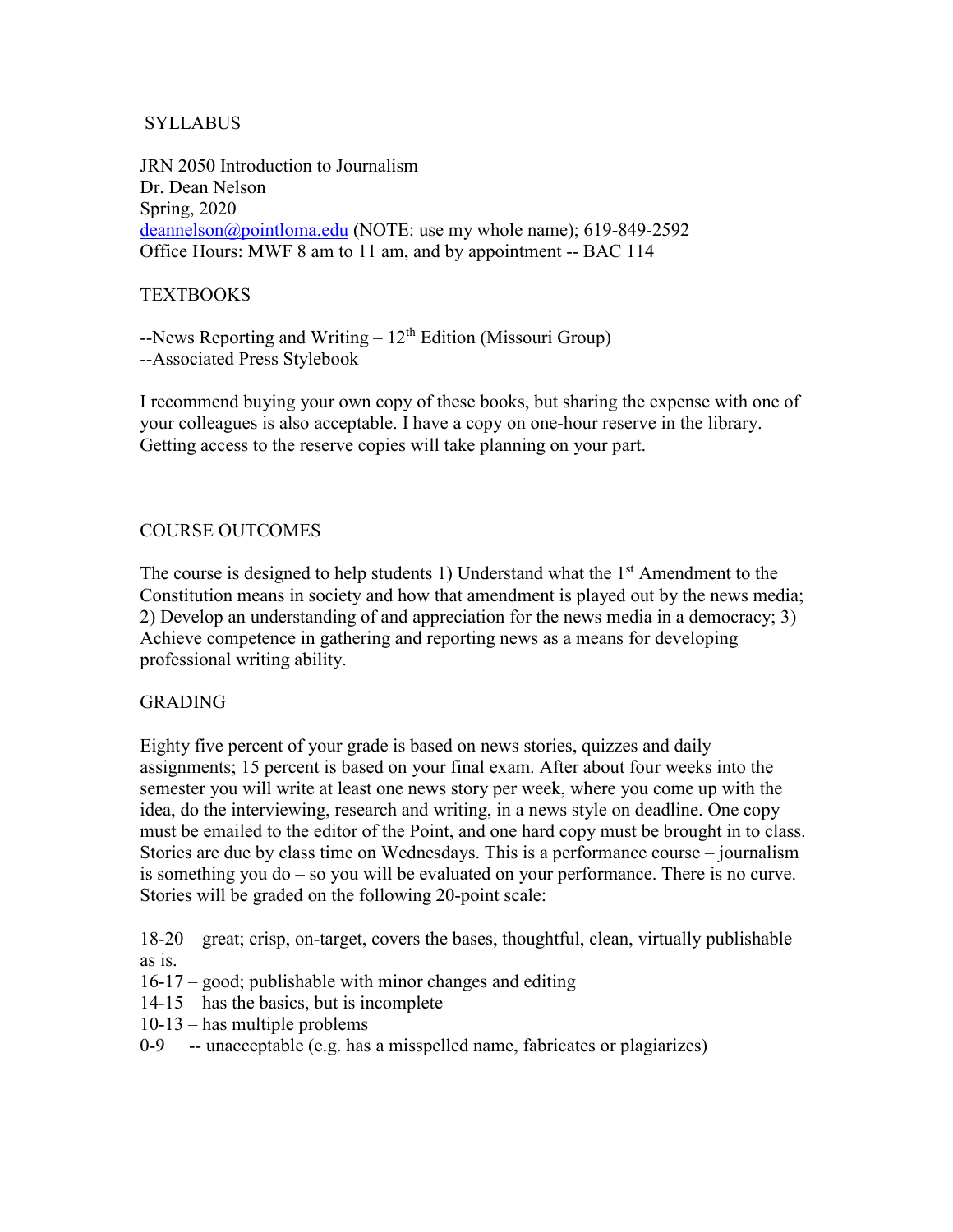An additional five points per story will be awarded if the story is accepted for publication in the student newspaper, The Point, or on the website, Lomabeat, or another publication approved by the professor.

Stories must be typed, double-spaced, according to the format described in class.

Criteria for grading include accuracy, completeness, newsworthiness and significance of information, reader interest, fairness, organization of story, clarity, conciseness, precision of language, grammar, punctuation, spelling and proper use of style.

Since spelling and deadlines are critical in journalism, they rate special emphasis in grading. Misspell a proper name in a story and your paper will receive a zero, which can be made up by doing a completely different story the following week. Miss a deadline and your grade will drop a level for each class day or portion of day. In some cases, stories can be rewritten the following week with additional information requested by the professor, for a presumably higher grade.

Every Monday at the beginning of class there will a current events quiz. At the beginning of each Friday class we will have a stylebook quiz. Throughout the semester you'll turn reading responses to text book chapters (see schedule).

Also on Fridays, each of you will show clips you have selected from a movie that depicts some aspect of journalism, and lead a discussion on the clips. The list of acceptable movies is at the end of the assignment schedule. I'm open to suggestions regarding movies that are not on that list, but you must clear it with me before your presentation.

Students are expected to read at least one news site (even a hard copy!) every day and monitor other news websites or news broadcasts whenever possible, and be ready to discuss events and coverage. Subscribing to news apps is a good idea.

There will be opportunities throughout the semester for you to attend events and watch movies for extra credit.

I also expect you to attend all Writer's Symposium events, Feb. 25, 26, and 27 in the afternoon and evening.

If you have special health or educational needs, please inform me of them within the first day or so of the semester. The university has a welcoming policy regarding those who need assistance in test-taking or other learning issues. If you don't know that policy, I can explain it and so can the Student Services office.

We have a very unforgiving stance on fabricated or plagiarized work. Essentially, the policy is that I will fail you for this course, send you to the provost, who will possibly deenroll you from the university, and the issue will be in your permanent file. Not a good thing.